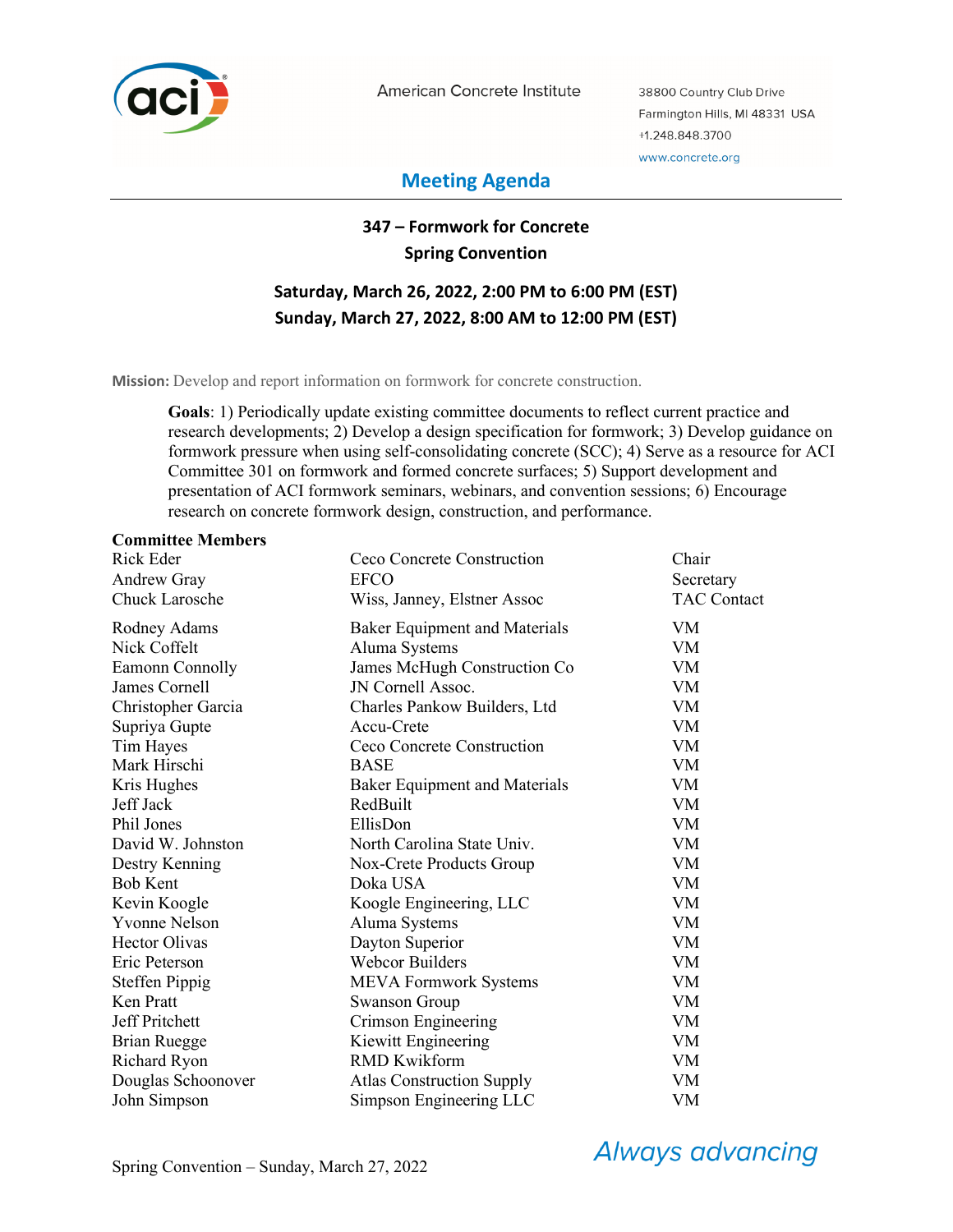## 347 – FORMWORK FOR CONCRETE AGENDA

| Peri Stivaros             | Feld Kaminetzky & Cohen-GEI          | VM         |
|---------------------------|--------------------------------------|------------|
| Daniel Toon               | United Forming Inc                   | VM         |
| Ralph Tulis               | <b>Structures Consulting</b>         | <b>VM</b>  |
| James Tkach               | Largo Concrete                       | VM         |
| <b>Thomas West</b>        | <b>Barton Malow</b>                  | <b>VM</b>  |
| <b>Consulting Members</b> |                                      |            |
| Garner (Jum) Horst        | Horst & Associates                   | Consulting |
| <b>HS</b> Lew             | <b>NIST</b>                          | Consulting |
| Rolf Spahr                | Spahr Consult                        | Consulting |
| <b>Associate Members</b>  |                                      |            |
| Valery Aladiev            | <b>PERI Formwork Systems</b>         | AM         |
| Aali R Alizadeh           | Giatec Scientific Inc                | AM         |
| Dan Ashby                 | <b>EFCO</b>                          | AM         |
| Kim Basham                | KB Engineering LLC                   | AM         |
| Andrew Bombassaro         | Ischebeck USA, Inc.                  | AM         |
| Mary Bordner-Tanck        | <b>Bordner Engineering Services</b>  | AM         |
| Jason Bray                | Walter P Moore                       | AM         |
| Margaretha Buckley        | Doka USA                             | AM         |
| <b>Brian Carson</b>       | <b>Osburn Contractors</b>            | AM         |
| Jennifer Clark            | Dun Par Engineered Form Co           | AM         |
| Michael Damme             | <b>Sundt Construction</b>            | AM         |
| Anthony DeCarlo           | <b>TWC Concrete LLC</b>              | AM         |
| Sean Dingley              | aDB Engineering                      | AM         |
| Jeff Drobny               |                                      | AM         |
| <b>Jeff</b> Erson         | Erson & Associates                   | AM         |
| Noel Gardner              | Univ. of Ottawa (retired)            | AM         |
| Brian Golanowski          | <b>Universal Forest Products</b>     | AM         |
| Sam Greenberg             | Dansco Engineering                   | AM         |
| Danny Gumm                | <b>Sundt Construction</b>            | AM         |
| Rishi Gupta               | University of Victoria               | AM         |
| Jonathan Hawkins          | <b>G&amp;C</b> Concrete Construction | AM         |
| Michael Hernandez         | Parsons                              | AM         |
| Danny Hinajosa            | Kline Engineered $&$ Consulting      | AM         |
| <b>Matthew Hummel</b>     | LendLease                            | AM         |
| Rocky Janney              | Koogle Engineering LLC               | AM         |
| Kamal Khayat              | Missouri S&T                         | AM         |
| Chong Kim                 | D.H. Charles Engineering             | AM         |
| Jim Kretz                 | Walbridge Company                    | AM         |
| Lance Larson              | <b>Sundt Construction</b>            | AM         |
| Antonio Limbardo          | <b>Engineered Devices Corp</b>       | AM         |
| Andrew Lloyd              | <b>MEVA Formwork Systems</b>         | AM         |
| Richard McCarthy          | Swedish Concrete Assoc.              | AM         |
| <b>Scott Meyers</b>       | The Conco Companies                  | AM         |
| Richard Obratil           | <b>Great Lakes Construction</b>      | AM         |
| Robert Opie               |                                      | AM         |
| Andy Pearson              | <b>EFCO</b>                          | AM         |
| Michael Pedraza           | <b>United Forming</b>                | AM         |
| Doug Peters               | <b>Christman Constructors</b>        | AM         |
| <b>Bill Phillips</b>      |                                      | AM         |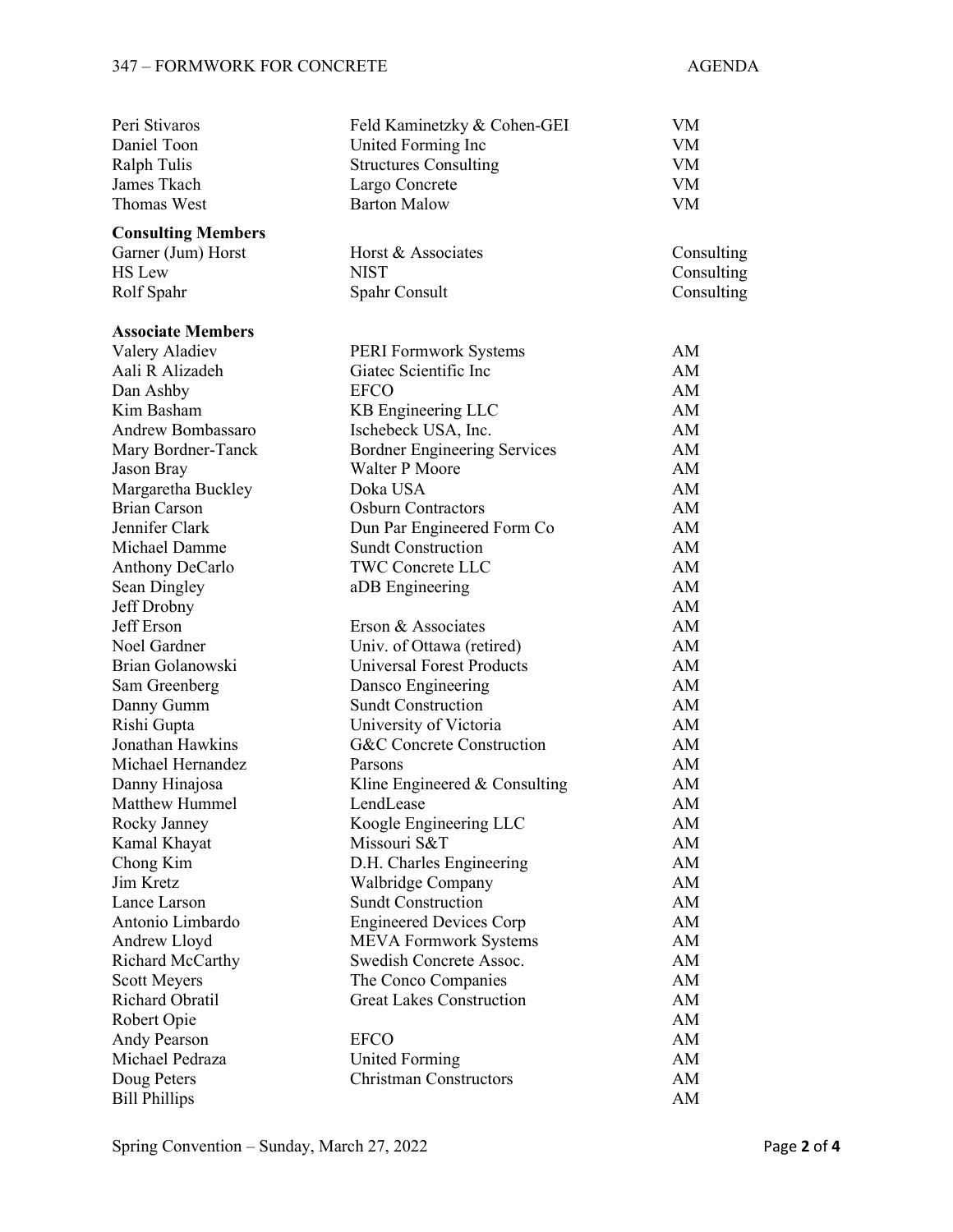#### 347 – FORMWORK FOR CONCRETE AGENDA

| <b>Christopher Power</b> | <b>DPR</b> Construction            | AM |
|--------------------------|------------------------------------|----|
| Jason Reigstad           | Reigstad and Assoc.                | AM |
| Rob Rowe                 | Pacific Wood Laminates             | AM |
| Robert Schulthorpe       | <b>ICF-MA</b>                      | AM |
| <b>Gunter Sengel</b>     | Ishebeck USA                       | AM |
| Aviad Shapira            | Technion/Israel Institute of Tech. | AM |
| Amerald Simanungkalit    | <b>Titan Formwork Systems</b>      | AM |
| Adrian Soto              | Aluma Systems                      | AM |
| John Suther              | <b>Wayne Brothers</b>              | AM |
| Amy Trygestad            | Concrete Reinforcing Steel Inst.   | AM |
| Eric Twomey              | Simpson Gumpertz & Heger           | AM |
| <b>Edward Ulrich</b>     | <b>Ulrich Engineers</b>            | AM |

## **Working Session – Saturday, March 26, 2022 2:00 PM – 6:00 PM EST**

## **1. Call to Order**

1.1 Introduction and Member / Visitor Roll Call

#### **2. Announcements**

2.1 Preview of agenda for full committee meeting

#### **3. Design Specification for Formwork**

3.1 Continue to review, prepare, and ballot responses to ballot comments from Chapters 9 & 10: Starting at Ballot Comment #68.

#### **4. Adjournment**

## **Committee Meeting – Sunday, March 27, 2022 8:00 AM – 12:00 PM EST**

## **1. Call to Order (10:00 – 10:20)**

- 1.1 Introduction of members and visitors: Roll Call
- 1.2 Committee membership: New members, resignations

Mary Bordner-Tanck – Moved to associate member

Brian Golanowski – Moved to associate member

Doug Peters – Moved to associate member

Eduardo Rojas – Resigned from committee

Aviad Shapira – Moved to associate member

Scott Meyers of the Conco Companies has joined as a new associate member to the committee.

1.3 Announcements: Renewal of Committee documents: ACI PRC-347R-14 Guide to Formwork for Concrete and ACI PRC 347.3-13 Guide to Formed Concrete Surfaces have been re-approved and published on the ACI site.

#### **2. Approval of Minutes (10:20 – 10:30)**

- 2.1 January 04, 2022 Virtual meeting minutes
- 2.2 February 01, 2022 Virtual meeting minutes
- 2.3 October 20, 2021 Virtual Convention meeting minutes